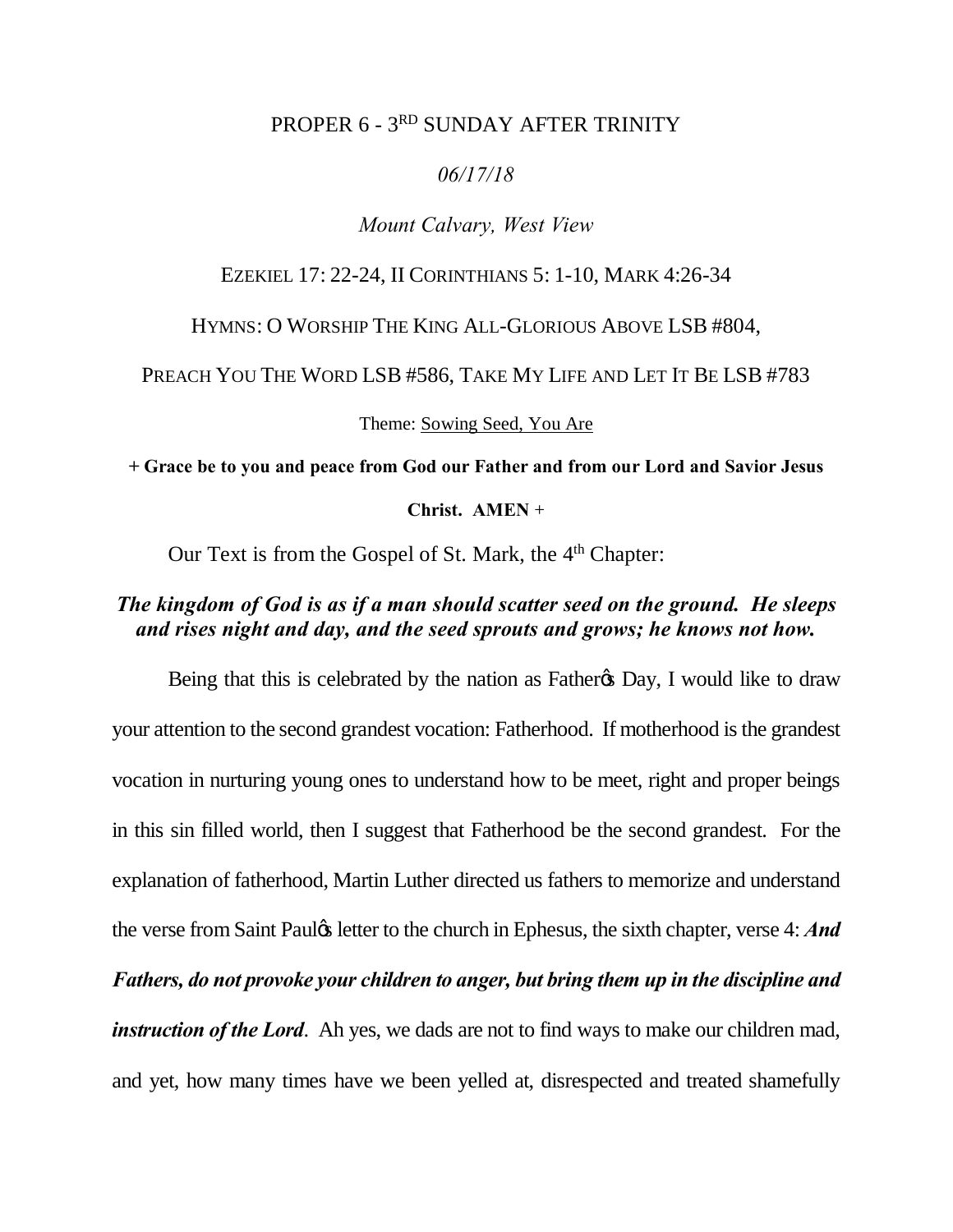simply because we tried to raise them in the *discipline and instruction of the Lord*. We can take comfort in the words of Martin Luther, *"We must therefore impress upon the young that they should regard their parents as in God's stead, and remember that however lowly, poor, frail, and queer they may be, nevertheless they are father and mother given them by God. They are not to be deprived of their honor because of their conduct or their failings. Therefore, we are not to regard their persons, how they may be, but the will of God Who has thus created and ordained."*i So if you have been nurturing your child to understand God and your position as Father, and they yell the great wisdom,  $\tilde{o}$ I Never Asked To Be Born! $\tilde{o}$  we are not to respond with,  $\tilde{o}$ I Didnet ask for you either!"  $\ddot{\text{o}}$  that would be provoking to anger. Instead, let us gently remind them that God placed us here and we will do what we can to help them understand their place in the big picture, and hopefully they will grow up in the wisdom of God.

Which is really all that our text is about. *The kingdom of God is as if a man should scatter seed on the ground. He sleeps and rises night and day, and the seed sprouts and grows; he knows not how*. This is especially true of daughters. Mr. Hoover can no wise attest with me; one night we went to sleep with an innocent little girl hugging her stuffed animal or dolly ever so tight, snoring away 6 well, Julia snored 6 and when we woke up, there was a woman demanding the car keys to go to practice after school. Where did the time go? As I say at every funeral,  $\tilde{\mathbf{a}}$ *Man is of few days and full of trouble. He cometh forth like a flower and is cut down. He fleeth also as a shadow, and continueth not.* $\ddot{\text{o}}$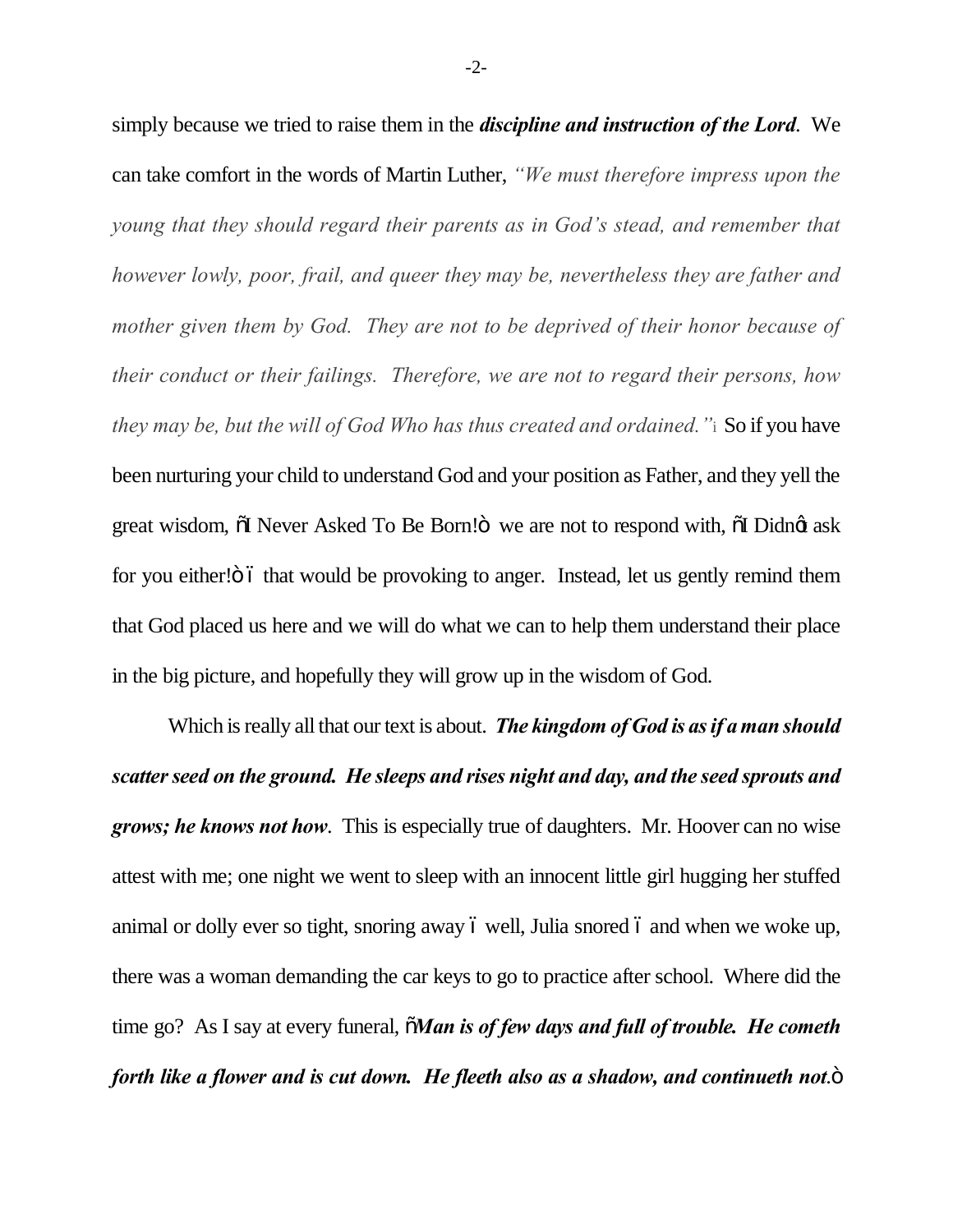Our time is his quite short. In the grand scheme of things, this world has been going on for at least 10 thousand years, (I say 20,) and our simple 75 to 95 years is not even a single percent on a low scale; we are just a blip on the radar.

We cannot even understand the years as they go by in human life terms with our immediate families, how can we be expected to understand the life that has become renewed by the Holy Ghost in our world as we live in it? We have the awesome responsibility to share what we have in Christ Jesus with a very hostile world that did not ask to have a God or Lord over it. We sow seeds of the Word by what we have learned by watching our parents live their lives in Christ Jesus; we sow seeds of the Word by sharing what we have gleaned from our own reading and learning from Sunday School and Sermons we recall; we sow seeds by living our vocations in the glory of God and forgiving our neighbor seventy times seventy. When of these times have you seen it sprout and grow? And the rare times that you have, what did you think about it? Did you give glory to God that a convert came to the fold? Or did you complain how sincere such display really was?

Jesus preached in parables because we really cannot understand the mind of God and how it works. Indeed, we must all appear before the judgement seat of Christ that each may receive what is due him for the things done while in the body whether it be good or bad. The hardened serial killer makes it to heaven because he repents of his sins and asks for true forgiveness. The great humanitarian fails because he trusted in his merits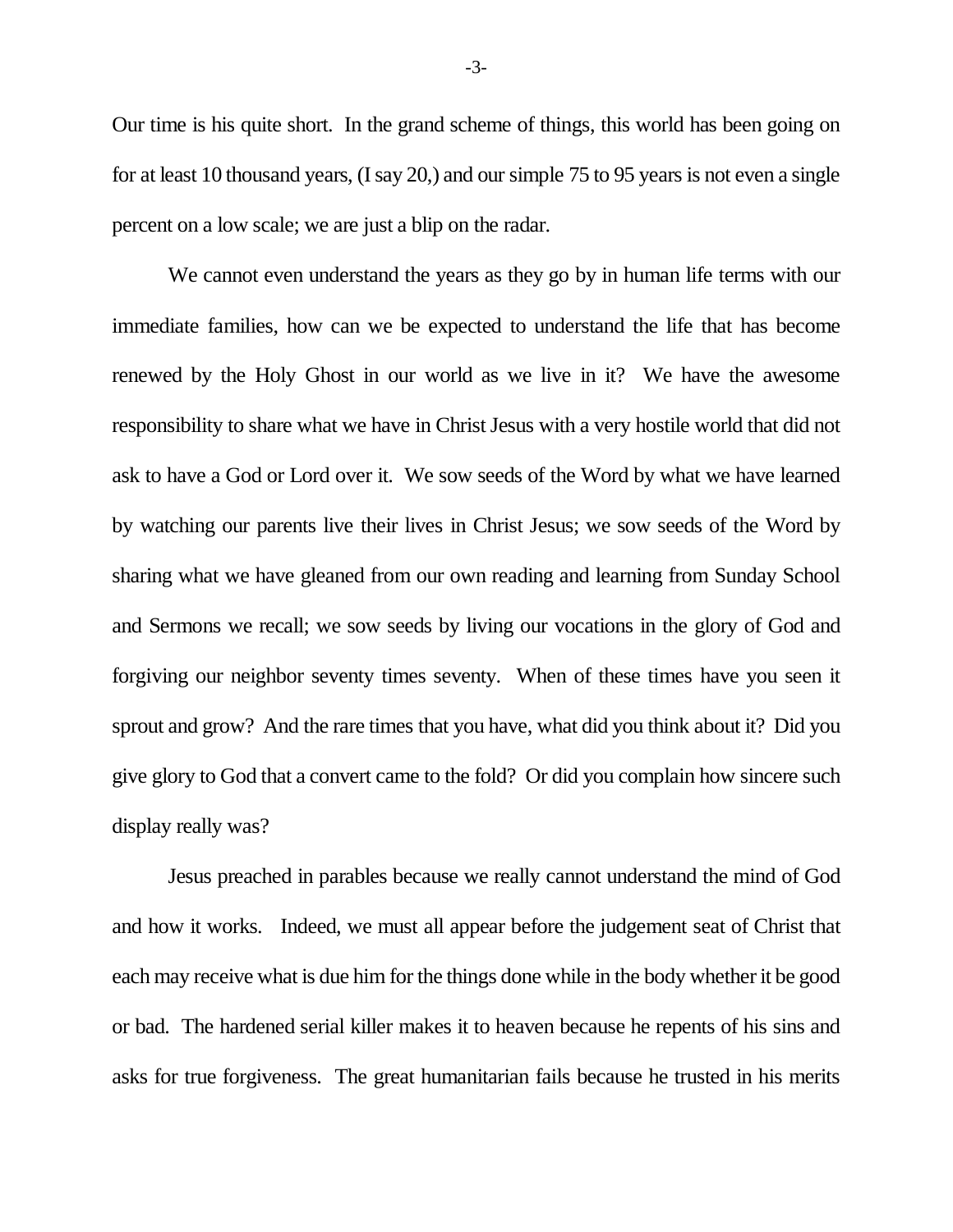rather than Godøs. Why does anyone have to fail to know God when He has brought down the tall tree and made the low tree tall. He is the one that dries up the green tree and makes the dry tree flourish, so why does any person not trust in Him above all things! It truly is because man cannot take away his own sin; it must be dealt with outside himself.

Jesus must go to the cross and be the sinless sacrifice that saved man from himself. He must give His life for the sinner, or there is no hope. And as the Spirit of God moves where and when He wills, we cannot know when the seed takes root, nor understand the growing, but when the full corn appears, we recognize the handy work of God and praise Him for our salvation.

It is most troubling with our children though. We bring them up in the Word of God and they seem to not hear it nor accept it. As dads entrusted to our childrengs care, we can only trust that we sowed the seed, for sowing seed, you are through your life of faith. We pray the kids do hear and believe the testimony, so that God is praised. May all you do brings glory to God alone. In His Most Holy Name, we Pray. **AMEN**.

# + AND NOW MAY THE PEACE OF GOD WHICH SURPASSES ALL

# UNDERSTANDING KEEP YOUR HEARTS AND MINDS IN UNION WITH CHRIST JESUS OUR LORD. AMEN+

Offering / Prayers

# **There are only two days on my calendar...today and the day of judgment**